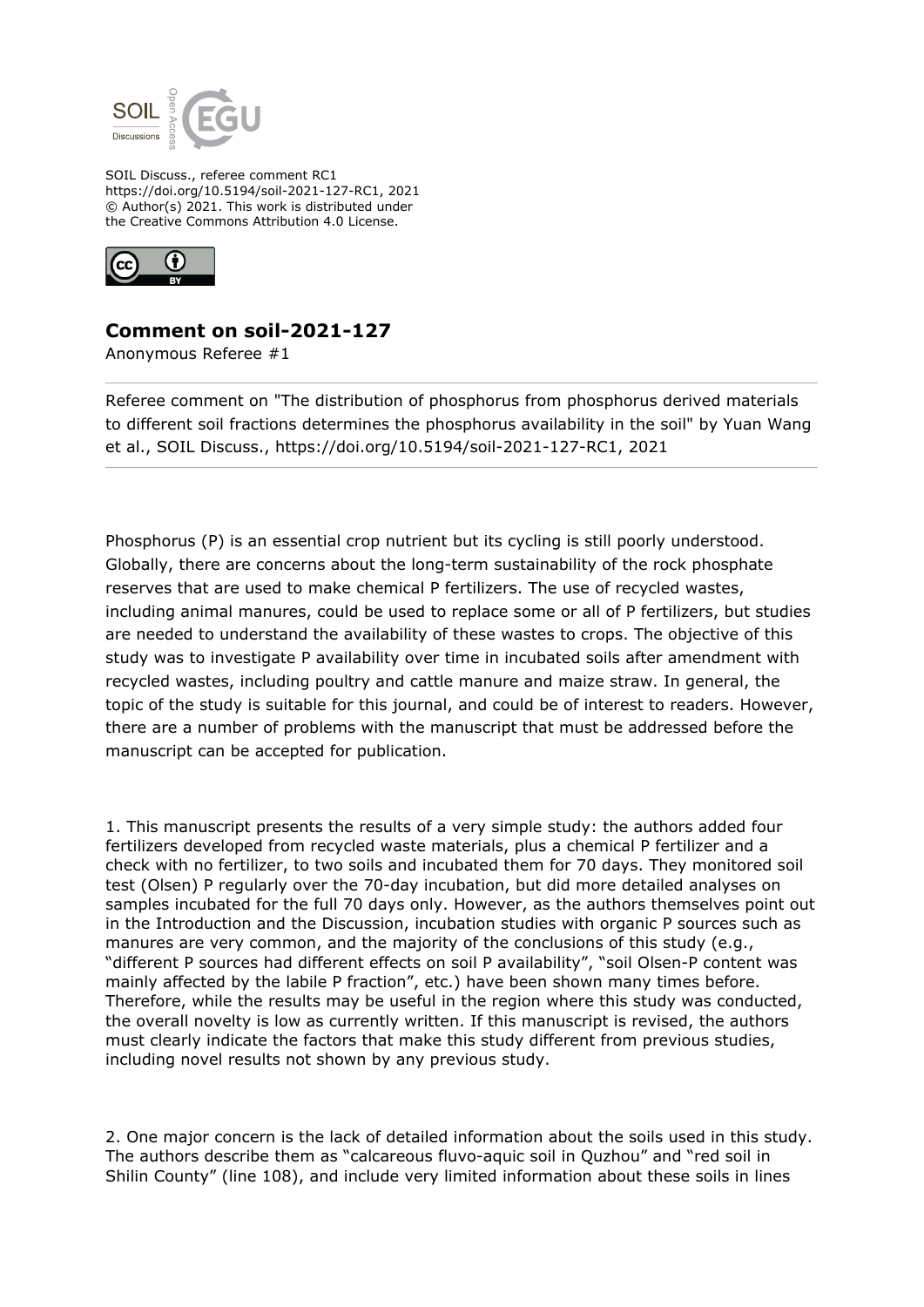109-113". However, in the discussion, they make statements indicating that they view the results of this study to be widely applicable (e.g. "suggests that the application of bone meal in red soil", lines 273-273; "adding maize straw and cattle bone meal to fluvo-aquic soil", line 297). The authors need to provide a lot more information about these soils to demonstrate that the results of this study can be more widely applied than to just the soils used in this study.

3. Another concern, related to the previous point, is the incomplete descriptions of the recycled P materials used in this study. The authors seem to assume that "poultry manure", "cattle manure", "maize straw" and "cattle bone powder" are adequate descriptions, despite indicating in the introduction that these materials can vary in composition (lines 65-70). based on the literature cited in lines 79-82. However, it is wellestablished in the literature that this is not true, especially for manure P. Many things will influence P forms and their cycling in manures even within the same species, including diet, animal age and life stage, animal bedding that may be including with animal feces, and storage and treatment of the manures before adding to soils. Diet formulations, including high or low concentrations of dietary P and the addition of phytase has shown to strongly affect P species and concentrations in manure, including for poultry (Maguire et al. 2004 J. Environ. Qual. 33:2306-2316; McGrath et al. 2005 J. Environ. Qual. 34:1896-1909; Leytem et al. 2007 J. Sci. Food Agric. 87:1495-1501), swine (Yi et al. 1996 J. Anim. Sci. 74:1601-1611; Leytem and Thacker 2008 J. Anim. Vet. Advan. 7:113-120), sheep (Leytem et al. 2007 An. Feed. Sci. Technol. 138:13-28) and dairy (Toor et al., 2005 J. Environ. Qual. 34:1380-1391; McDowell et al. 2008 J. Environ. Qual. 37:741-752; He et al. 2009 J. Environ. Qual. 38:1909-1918). Storage conditions, length of storage and amendments during storage, including additives such as phytase or alum will also affect manure P forms and their availability (e.g. Dao et al. 2001 J. Environ. Qual. 30:1693-1698; Moore and Edwards 2007 J. Environ. Qual. 36:163-174; Warren et al. 2008 J. Environ. Qual. 37:469-476; Hill and Cade-Menun 2009 J. Environ. Qual. 38:130-138; Casteel et al. 2011 Poult. Sci. 90:2689-2696; Peirce et al. 2013 Plant Soil 373:359-372; Huang et al. 2018 J. Environ. Qual. 47:345-352).

The authors have provided very limited information about the manures used in this study, beyond the amount of each fertilizer added (Table 1) and some very bad NMR spectra in the supplemental materials. They have not even included P pools from sequential fractionation (Table 2) for the fertilizers. This is not enough. They must include more detailed descriptions of the sources of these manures, including: feed, storage and treatments of manure (if any) during storage; concentrations of agronomically-relevant nutrients and N and P pools in these manures (e.g. Olsen P or other soil test P values; nitrate, ammonium or other soil test N values); total organic P; pH, exchangeable cations, etc.

Without detailed information about the organic fertilizers, it is difficult to extrapolate the results of this study to other manures; instead, the results become specific only to these particular fertilizers in these particular soils. And that is not very relevant scientifically, and will not be of interest to other readers of this journal.

4. The main method for soil P pools was a modified version of the Hedley fractionation method, which the authors used for soils only. Sequential P fraction is a common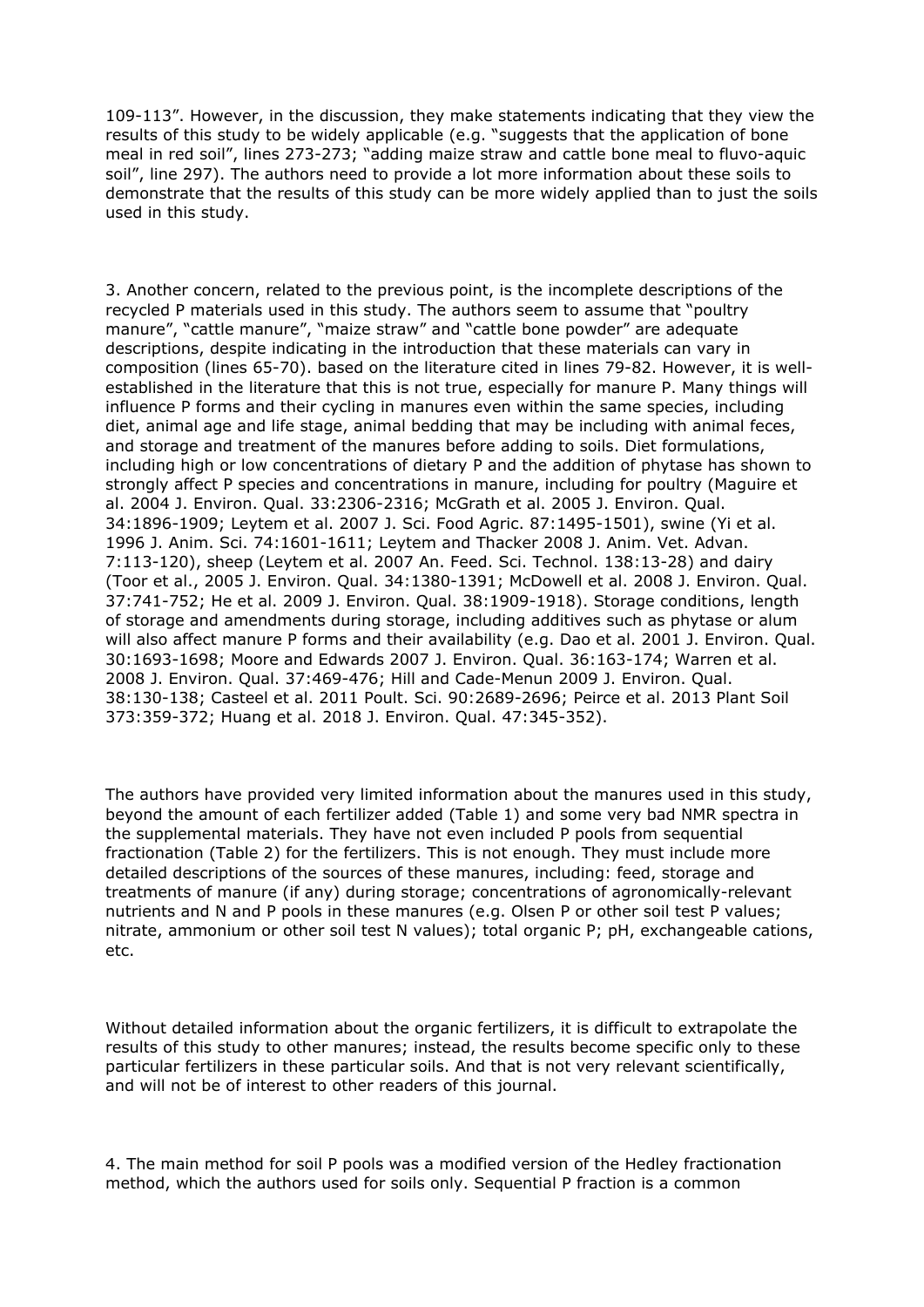technique that is widely used. However, this is mainly because it is a simple, inexpensive method, rather than because it is chemically precise. All fractionation methods are operationally-defined, meaning that they are defined by the extractants used and the steps in the fractionation method (the order in which each extractant is used). Most extractants used are not specific for any particular P compounds, with the result that the method yields little meaningful data about specific soil P chemistry, as has been discussed for decades, and which has been demonstrated by comparing fractionation results to those from more advanced techniques such as P k-edge XANES (x-ray adsorption near edge structure) spectroscopy (e.g. Saunders 1959. Nature 4704:2037; Condron and Newman 2011 J. Soil Sediments 11: 830-840; Kar et al. 2011 Soil Sci. 176:589-595; Klotzbücher et al., 2019. J. Plant Nutr. Soil Sci. 182:570-577; Barrow et al., 2021 Plant Soil 459:1-11; Gu and Marginot 2021 Plant Soil 459:13-17).

4a. The authors used a very long extraction procedure, with many of the steps requiring 16 hours of extraction (Fig. S1). However, they do not indicate that they added antimicrobial agents (e.g. toluene, sodium azide). With long extractions such as this, microbial growth can transform P within the samples, either by mineralization of organic P species or by uptake and conversion of phosphate to complex inorganic P forms (e.g. polyphosphates) or organic P forms such as phospholipids or DNA. How certain are the authors that the fractionation results reflect P in the soil samples, and not transformations during the fractionation method?

4b. I am pleased to see that the authors have not labelled the fractions with any specific chemical terms. However, I am concerned that the authors have interpreted changes in these soil fraction as "transformations"(e.g., lines 28, 236, 346). The authors do not provide any information about the fractions in the fertilizers themselves. In my opinion, all the changes they see after incubations reflect the properties of the fertilizers added. If the authors genuinely want to show transformations of soil during the incubation experiment, then they need to provide data for the fertilizer materials and for the soil samples immediately after the fertilizers were added, in addition to data after 70 days of incubations.

4c. I am concerned about the authors' determination of organic P in their fractions. First, the methods described in lines 138-142 describe the measurement of phosphate colorimetrically in each fraction before and after digestion. The authors are correct that the measurement after digestion is total P (TP) in each extract. However, the colorimetric measurement before digestion is not total inorganic P, but is merely the phosphate that can react with the color reagent (molybdate-reactive P, MRP). Thus, the difference between TP and MRP is not organic P, but is molybdate-unreactive P (MUP), which can include complex inorganic P compounds such as pyrophosphate.

5. A second main method used to characterize P in these samples was  $31P$  nuclear magnetic resonance spectroscopy (P-NMR). The spectra shown in Figs. 4 and S2 are very pool quality. There are also problems with the identification of peaks in these samples. For example, the authors indicate "inositol hexaphosphate" for a general region of the spectra, labelled "C", rather than identifying any individual peaks. There are several stereoisomers of inositol hexakisphosphates that can be present in spectra of soil extracts, each with multiple peaks that must be identified to confirm the presence of these compounds in